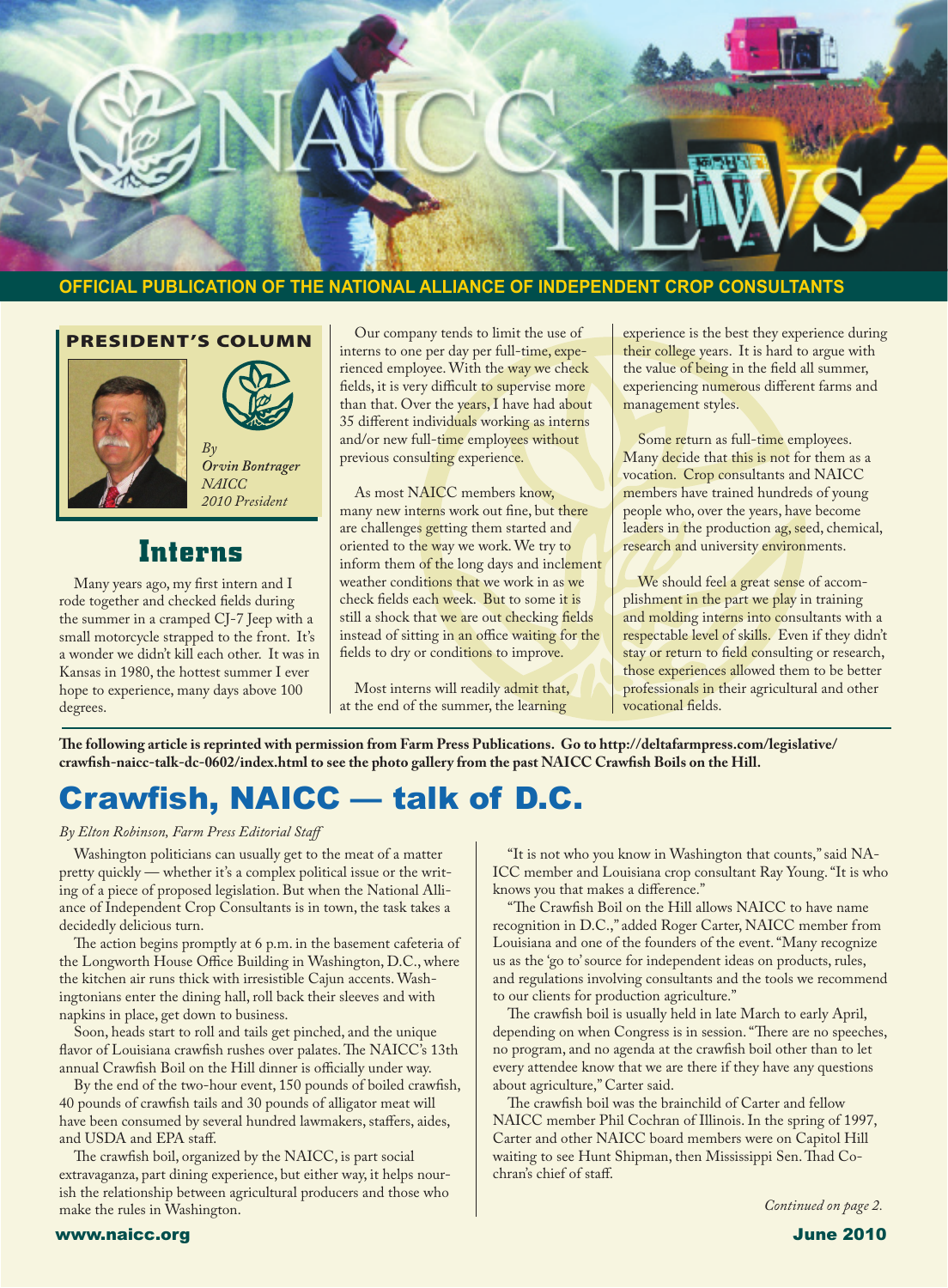#### *Continued from page 1.*

 Mindy Buchanan, one of Shipman's office staff, walked into the waiting area and asked Carter where she could obtain crawfish for a party for another staffer who was leaving. Perhaps a bit under the spell of Washington politics, Carter asked how much she needed and when she wanted them,"not knowing at the time if I could even deliver."

 Several days later, Carter followed through on his promise, and shipped 40 pounds of crawfish from Baton Rouge to Washington, D.C."At the time crawfish and shipping were both cheap compared to now, and it cost only about \$120," Carter said.

 Within 10 days, Carter received a thank you note signed by over 40 legislative staffers. From there, the idea of an annual crawfish boil on the Hill began to take shape.

 At the next NAICC executive board meeting, Carter and Cochran "talked about how arduous it was to trek from office to office around Capitol Hill and that if we could gather some of the key folks at an event it would be much easier and give NAICC more exposure in D.C.," Carter noted.

 The Crawfish Boil on the Hill was born.

 The first year, over 60 people came for dinner including legislative staffers, aides and representatives from USDA and EPA. Since then, it has grown to an annual event attended by over 200 people.

 In the early years, the event was called Dads in D.C. ("dads"is a shortened form of crawdads, a term used by many Southerners for crawfish)."But many folks thought the event was about a group of fathers (dads), so the name was changed to Crawfish Boil on the Hill," Carter said.

 The crawfish are prepared by Jim Braucht, who Carter has nicknamed "de Chef."But Braucht, a salesman for Terral Seed Co. in Ferriday, La., and an honorary member of NAICC, prefers a more humble moniker."It's actually more like 'de Cook,'" he laughs."A cook will share his recipe. A chef will not."

Boiled Crawfish (Trenasse... Cajun for Crawfish)

 On the day of the crawfish boil, Braucht arranges for the live crawfish to be delivered to the airport at 4:30 a.m., in order to make a 6 a.m. flight to Dulles Airport in Virginia. Braucht hasn't been able to fly the crawfish into Reagan National Airport since Sept. 11, due to tightened security. So at Dulles, he rents a van and hauls the crawfish to Washington.

 He'll go through a series of checkpoints before getting the mudbugs to the kitchen."You just don't back a van up to the House of Representatives and start unloading seafood,"said Braucht.

There's nearly always an adventure between the airport and the boiling pot. Once, a bomb-detection dog had a close encounter with a live crawfish when the dog stuck his nose into one of Braucht's containers.

The menu has varied some over the years, but the primary staples are boiled crawfish, crawfish étouffée over rice, boiled corn on the cob and potatoes, cole slaw, French bread and desserts.

 Dorothy Young, wife of NAICC member Ray Young, and Cheryl Braucht, Jim's wife, help out in the kitchen.

 The crawfish étouffée recipe

 Ned Darbonne's Crawfish Étouffée

was obtained from Ned Darbonne (a misplaced Cajun in

 Mississippi) and has been the biggest hit. For the last three years, Braucht has added alligator sauce piquant to the menu.

 Jim-beau's ( Jimbo) Alligator Sauce Piquant

Carter notes that "nawtherners" are frequently in need of instruction of the art of pinching tails, er, the technique used to coax a morsel of crawfish meat from its shell. Luckily, the event is attended by several avid crawfish-eating aficionados, including Louisiana natives Grady and Barbara Coburn, Denise Wright, Harold Lambert, Ray and Dorothy Young and Blaine Viator. Carter, surprisingly, is allergic to the critters.

#### How to eat a crawfish

 Braucht says the NAICC "has done a wonderful job up there and have done a tremendous amount of good for the American farmer, from the Carolinas to California.I'm glad to be a part of it."

 NAICC president-elect Dennis Hattermann from Valdosta, Ga., noted that the crawfish boil is "a culmination of a day the NAICC board spends visiting legislators and government employees in other branches of government who impact agriculture.

 "Our goal is to meet with them earlier in the day in a more formal setting of information exchange, and then in a more relaxed informal setting later at the crawfish boil," Hattermann said.

 NAICC executive vice president Allison Jones said the crawfish boil and brainstorming work well together. She recounts a conversation she had with veteran Washington lobbyist Macon Edwards, who at first had his doubts about the event.

 "I asked his opinion about cost benefit of having this boil. He said staffers are invited to many events on and off the Hill so he couldn't guarantee that we'd get our money's worth. After he attended the first two crawfish boils, he told me that this was the best idea he'd ever seen."

 Carter praised the NAICC for money-raising events at the organization's annual meeting which go to the Crawfish Boil on the Hill fund."Ray Young has been instrumental in helping me raise the money the past years."

 This spring, in addition to the numerous USDA, EPA and congressional staffers attending, eight members of the House were present, an all-time high: Reps. Rodney Alexander, La.; Jack Kingston, Ga.; Jeff Fortenberry, Neb.; Dean Heller, Nev.; Robert Latta, Ohio; Earl Pomeroy, N.D.; Walt Minnick, Idaho; and Bob Etheridge, N.C.

 Alexander and his staff are regular attendees, as is former EPA Administrator Steve Johnson.

 That the dignitaries "could be attending many other similar functions with food attests to the excellence of the food prepared by Jim and the warm hospitality offered by our NAICC family," Carter said.

# Certification Update

 NAICC welcomes six new members to the CPCC family! Please join in congratulating:

Orvin Bontrager, CPCC-I Brandon Englund, CPCC-I Tim Moline, CPCC-I Kevin Otte, CPCC-I Blaine Viator, Ph.D., CPCC-I and CPCC-R Matt Winslow, CPCC-I and CPCC-R

 The Certification Board made recent changes to the CPCC experience criteria and clarified information regarding the exam requirement:

 Experience: An applicant must have a minimum three (3) years of experience with a Bachelor's, Master's or Doctorate degree.Two or more years of farming, scouting or other agricultural experience may substitute for no more than one year of consulting experience.

 Exam Requirements: Passing a state licensing exam or a state/ regional CCA or CPAg exam is required.In states where no state or regional exam is offered, the national CCA exam will be accepted. A category 10 license or its research and demonstration certification equivalent is acceptable for researchers.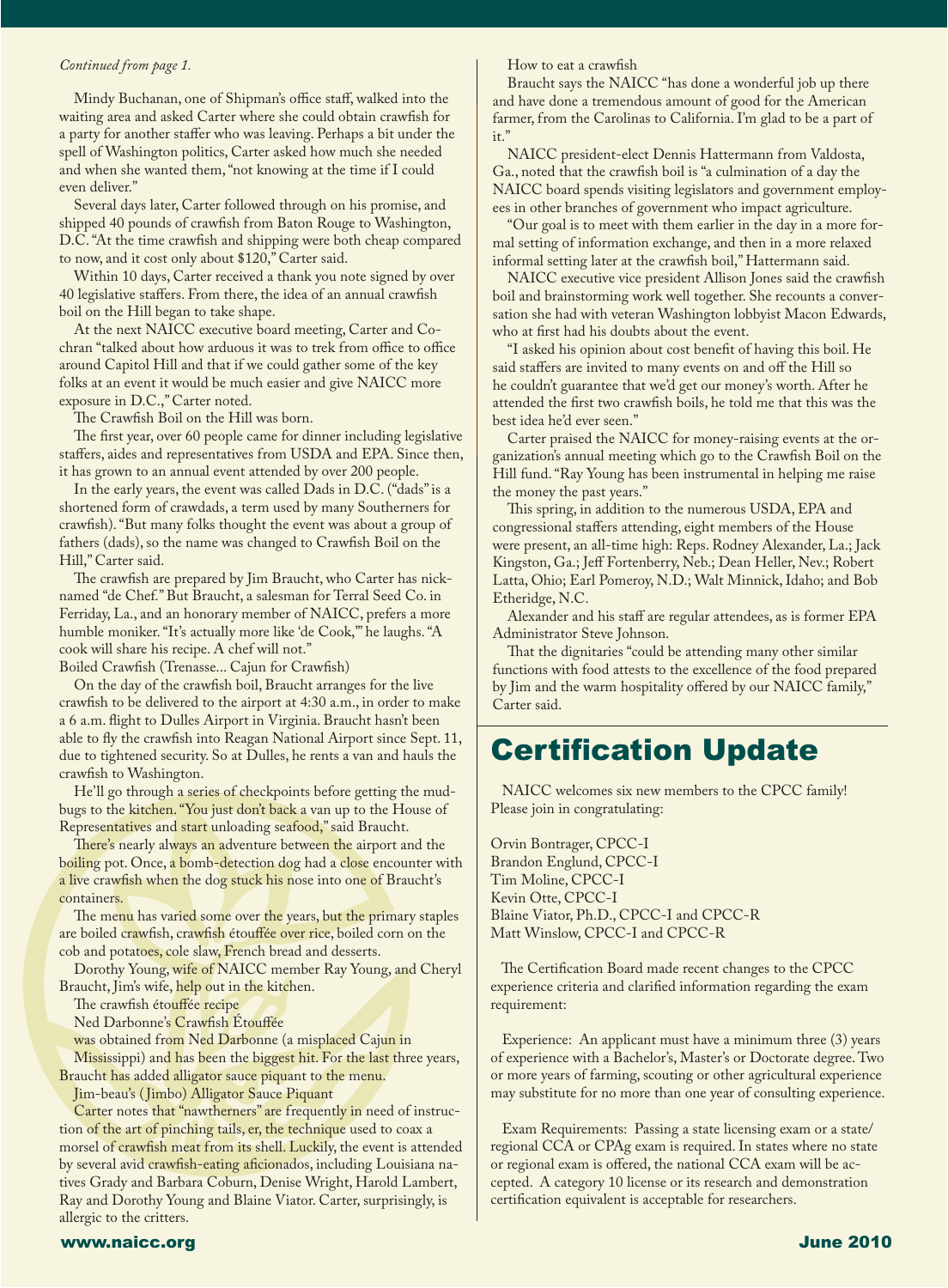# **Update on Status of the EPA NPDES General Permit**

 

 A draft of the National Pollutant Discharge Elimination System (NPDES) permit was issued by the U.S. Environmental Protection Agency (EPA) on June 2 and the 45-day public comment period has commenced.

 A number of organizations that will be directly affected by the permit have begun reviewing and meeting about the draft, including the Pesticide Policy Coalition of which NAICC is a member. By mid-June the group intends to analyze, develop comments and begin aggressive advocacy.

 Similarly, CropLife America is working closely with stakeholders and the agricultural community before submitting comments to EPA. Jay Vroom, president and CEO of CLA, noted that upon initial review EPA has "remained faithful to its initial timetable and promise to keep the NPDES permit focused on a narrow set of applications." He expressed concern about the limited time for review and eventual implementation of the permit and about the "many unanswered questions pertaining to agricultural applications which CLA would like clarified before implementation."

 The current draft permit specifically addresses four unique situations that call for the application of crop and health protection products to water:

- mosquito and other flying insect pest control
- aquatic weed and algae control
- aquatic nuisance animal control
- forest canopy pest control

 A main concern is inadequate mention of U.S. agricultural exemptions.This could open the door for varying interpretation by environmental and conservation organizations and potentially allows farmers to fall victim to costly lawsuits and litigation.

 EPA plans to finalize the permit in

December, 2010, and it is to take effect on April 9, 2011. The general permit will be used in states where EPA is the authorized permitting authority, leaving 44 remaining states to issue and implement their own NPDES permits.

 More information about the NPDES issue, public meetings, fact sheets and background information can be found on EPA's website, http://cfpub.epa.gov/npdes/. We encourage NAICC members to keep abreast of this issue and send comments to EPA and the NAICC headquarters.

## **More about the NPDES General Permit (PGP)**

 On June 2, 2010, EPA announced the public availability of a draft National Pollutant Discharge Elimination System (NP-DES) permit for point source discharges from pesticide application to U.S. waters.

 This permit, also known as the Pesticides General Permit (PGP), was developed in response to a decision by the Sixth Circuit Court of Appeals (National Cotton Council, et al. v. EPA).

 The court vacated EPA's 2006 rule that said NPDES permits were not required for applications of pesticides to U.S. waters. As a result, when the court's mandate takes effect April 9, 2011, NPDES permits will be required for these applications.

 Any use patterns not covered by this proposed draft permit would need to obtain coverage under an individual permit or alternative general permit if they involve pesticide applications that result in point source discharges to U.S. waters.

 This general permit will provide coverage for discharges where EPA is the NP-DES permitting authority. For discharges in NPDES authorized states, state NPDES authorities will be issuing permits.

 EPA estimates that the Sixth Circuit's ruling will affect approximately 365,000 pesticide applicators performing 5.6 million pesticide applications annually nationwide.

 EPA's PGP regulates discharges to U.W. waters from the application of biological pesticides and chemical pesticides that leave a residue.

 The PGP does not authorize coverage for discharges of pesticides or their degradates to waters already impaired by either, nor does it authorize discharges to outstanding national resource waters (also known as Tier 3 waters).

 These discharges will require coverage under individual NPDES permits. Also outside the scope of this permit are terrestrial applications to control pests on agricultural crops or forest floors.



*by Deb Green*

 The 2010 NAICC meeting was held in Orlando, Florida, in late January. For those of us who specialize in field QA, January is a perfect time to step away from our normal routine to learn or refresh ourselves about the application of the GLP regulations at field sites.The training sessions were set up to provide perspectives from sponsors, CROs and independent consultants. Sessions included: "Audit Process for Trials with USDA-APHIS Regulated Material,"Effectively Preparing & Presenting QA Inspection Findings" and "Special Issues Faced by a Sponsor QA." There was also a practical session held outdoors that allowed auditors to find problem areas during a mock field inspection.

 In addition, there were valuable presentations from EPA representatives Francisca Liem and Mark Lehr that gave insight into preparing for an agency inspection and listed findings from inspections at field sites.

 Slides from most of the presentations are available on the NAICC website.If you haven't already done so, a quick review of the slides at this time of year will help keep you on track for the busy field season. In addition, a review of the SOPs for your site(s) will have you prepared for your upcoming QA inspections.

 Looking forward, the QA program for the 2011 meeting in Fort Worth promises to provide more learning and networking opportunities for field QA professionals. Make plans now to attend!

# *DID YOU KNOW?*

**Did You Know that the NAICC membership database is fully searchable by crop, region, certified professional crop consultant designation, state, GLP cropping trial region and membership category?!?**

**How is that for easily accessible information at your fingertips?**

**So come on, take a fresh look at www.naicc.org! We promise you'll get something out of it every time you visit.**